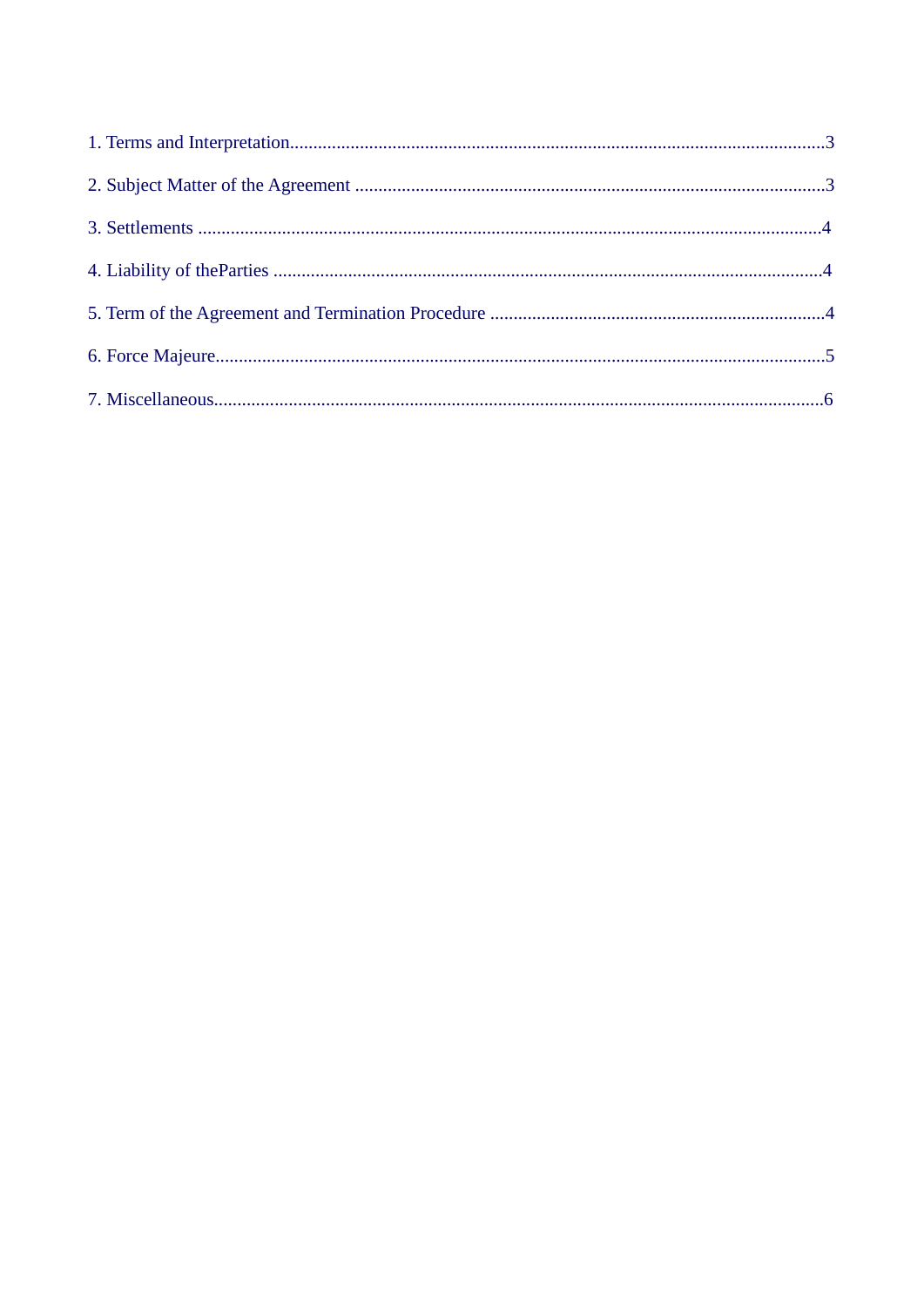Place of agreement: Republic of Vanuatu

Pure M Global LTD operating under the business name 'Pure Market', with registered address at Pot 805/103 Rue D'Auvergne, Po BOX 535, Vanuatu, registration number 14801, hereinafter referred to as "Company", and the Client of Pure Market, hereinafter referred to as "Client", collectively hereinafter referred to as "Parties", and individually referred to as "Party", enter into the present Investment Agreement (hereinafter referred to as "Agreement") as follows:

# **1. Terms and Interpretation**

**Request** — an irrevocable order to purchase / repay a unit of account (investment unit) filed by the Client through its Personal area.

**Investment Unit (Unit of Account)** – a value defining the Client's participation interest in the investment portfolio.

**Investment Portfolio** – a totality of financial instruments the information about which is available at<http://www.puremarketbroker.com/manager> .

**Client** – a person registered in the Personal area at the website:<http://www.puremarketbroker.com/>

**Company** – Pure Market, charging investment units to the Client in the different investment portfolios.

**Personal area** — Client's area on the website of Pure Market on the basis of the Client Agreement concluded between the Client and Pure Market, available at: <http://www.puremarketbroker.com/about-us> .

**Limitation of Liability** – the Company shall not be exempted of liability for the losses incurred as a result of intended abuse, deliberate violation or gross negligence of the Company while performing its obligations.

**Buyer's Risks** — the possibility of occurrence of the events that affect the change in the cost of a unit of account in the result of the change in the cost of assets in the investment portfolio.

**Website** - <http://www.puremarketbroker.com/> .

**Cost of a Unit of Account (Investment Unit)** — the quantity calculated basing on the total cost of assets in the investment portfolio as of the date of money payment by the Client.

### **2. Subject Matter of the Agreement**

2.1. The Client transfers money, and the Company proceeding from the total cost of assets in the investment portfolio calculated as of the date of money payment will charge the units of account (investment units) to the Client in proportion to the money paid.

2.2. The Company will charge units of account (investment units) within time frames specified on the Website.

2.3. The Client shall have the right to transfer additional money for charging units of account (investment units) during the period of the Agreement.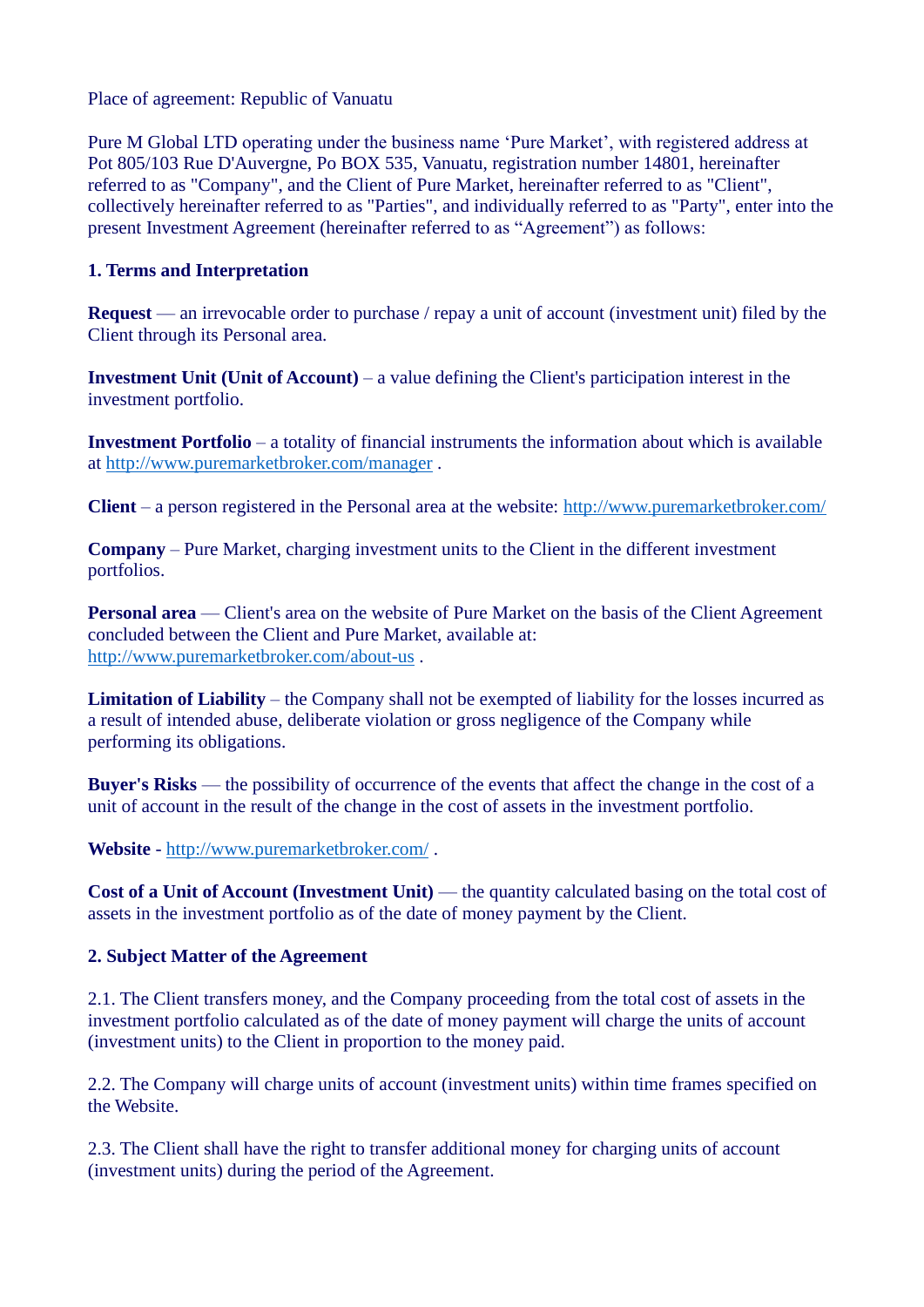### **3. Settlements**

3.1. Payment of the Cost for the units of account (investment unit) hereunder is made by means of transferring Company's money through the Personal area to the Client; proceeding from the sum of money transferred, fractional amount of the units of account (investment units) can be charged.

3.2. Upon termination of the Agreement at the Client's initiative, the Company will make settlements with the Client in accordance with the procedure described on the Website.

3.3. Upon transferring money and redemption of the unit of account (investment unit), the Company may charge a mark-up and/or a discount in the sum indicated on the Website.

3.4. The Company charges a fee for successful result in the amount and within time frames indicated on the Website.

#### **4. Liability of the Parties**

4.1. All disputes and disagreements arising from this Agreement shall be settled through negotiations. Upon failure to reach consensus, disputes shall be settled following the claim procedure.

4.2. The Parties shall be held liable in accordance with the laws of Republic of Vanuatu for the failure to perform or improper performance of their obligations under this Agreement.

4.3. If the Client's Request cannot be satisfied, the Company undertakes to refund the Client's money within no more than five (5) calendar days after the Company receives the Request.

4.4. The Company is not responsible for the failures in the work of the post-office, Internet, communication networks, which occur for the reasons not depending on the Company, and which have been followed by delayed receipt or failure to receive by the Cline notices of the Company in the Client's Personal Area.

4.5. The Client hereby fully and irrevocably accepts all risks related to protection of funds, including without limitation unfavorable changes in the market conditions while investing into selected portfolio specified on the Website. The risk of the Client subscribing to the PAMM investment is limited to the invested capital.

4.6. Upon occurrence of events (risks) specified in Art. 4.5, the liability of the Company is fully excluded.

### **5. Term of the Agreement and Termination Procedure**

5.1. The Agreement is deemed concluded upon occurrence of each of the following events in the chronological order:

5.1.1. acceptance of conditions of this Agreement by the Client in the Personal Area;

5.1.2. money transfer by the Client in accordance with item 3.1 hereof;

5.1.3. receipt of Client's Request by the Company;

5.2. Money transfer by the Company to the Client's account in the personal area, calculated as of the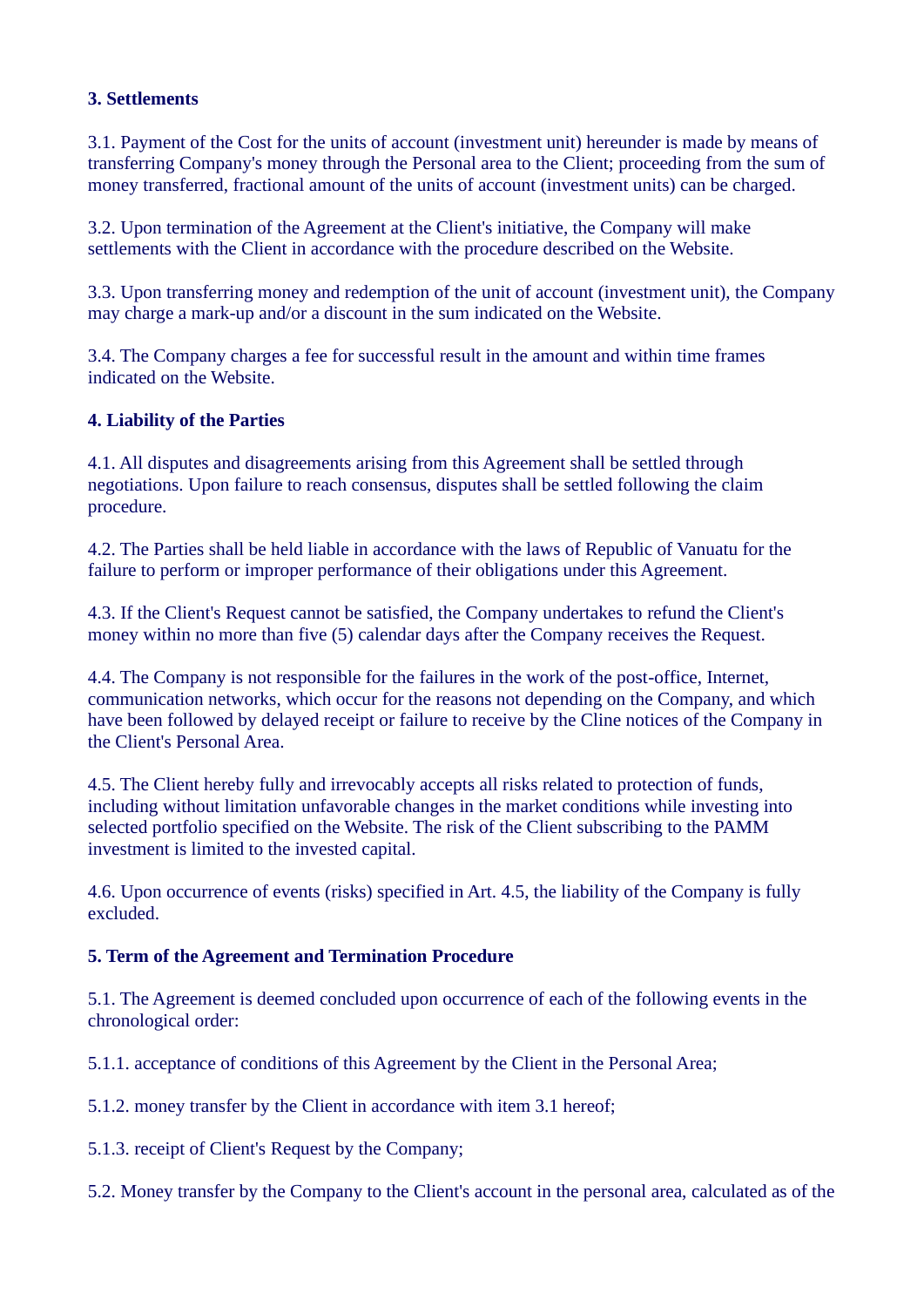termination date, will be considered as proper performance of obligations hereunder.

5.3. The Client is not entitled to close the Personal Area until this Agreement expires.

5.4. The Client is entitled to terminate this Agreement unilaterally by filing a request for redemption of all units of account (investment units).

5.5. The Company is entitled to refund the Client the sums of money and to terminate this Agreement at any time without prior notification.

# **6. Force Majeure**

6.1. The Parties shall be exempted of liability for partial or full failure to perform their obligations specified herein, in case if such failure results from the circumstance of insuperable force, which did not exist at the moment of signing this Agreement, and which have occurred against the will and desire of the Parties due to their emergency and inevitable nature.

The Parties agree to recognize the following circumstances to be force majeure:

- war (both declared and not declared), military actions of any kind;
- diversion, acts of terrorism, rebels, other civil disturbances or breaches of public peace;
- strikes, dismissals (lockouts) and other labour conflicts resulting from the workers' and employees' response to the changes in the governmental administration policy;
- general national labour conflicts, strikes of the whole sector of national economy, except for internal labour conflicts of each of the Parties;
- blockade, moratorium, currency restrictions, introduction of licensing, and other actions or decisions of public or administration authorities, which entail different unfavorable consequences, including without limitation loss of liquidity or devaluation of financial instruments;
- "out of control" obstacles (except when such decisions result from different violations or personal circumstances of the Party, and/or are of private, unilateral, but not of general prohibitive, public nature within the scope of state, governmental policy or policy in the field of local governance);
- extreme weather conditions, hurricanes, cyclones, floods, fires, earthquakes, storms, soil subsidence, epidemics, other natural disasters; explosions, accidents (global and local).

6.2. Upon occurrence of the circumstances specified in item 6.1 the Party suffering from them shall inform the other Party of them in writing without delay. The notice shall contain data on the nature of circumstances, and evaluation of their impact on the possibility to discharge contractual obligations by the Parties and the term of their discharge.

6.3. Upon termination of the circumstances specified in item 6.1 the Party suffering from them shall inform the other Party of that in writing. The notice shall specify the time within which such Party is going to discharge its obligations hereunder.

6.4. Upon occurrence of the circumstances of insuperable force the time for discharge of obligations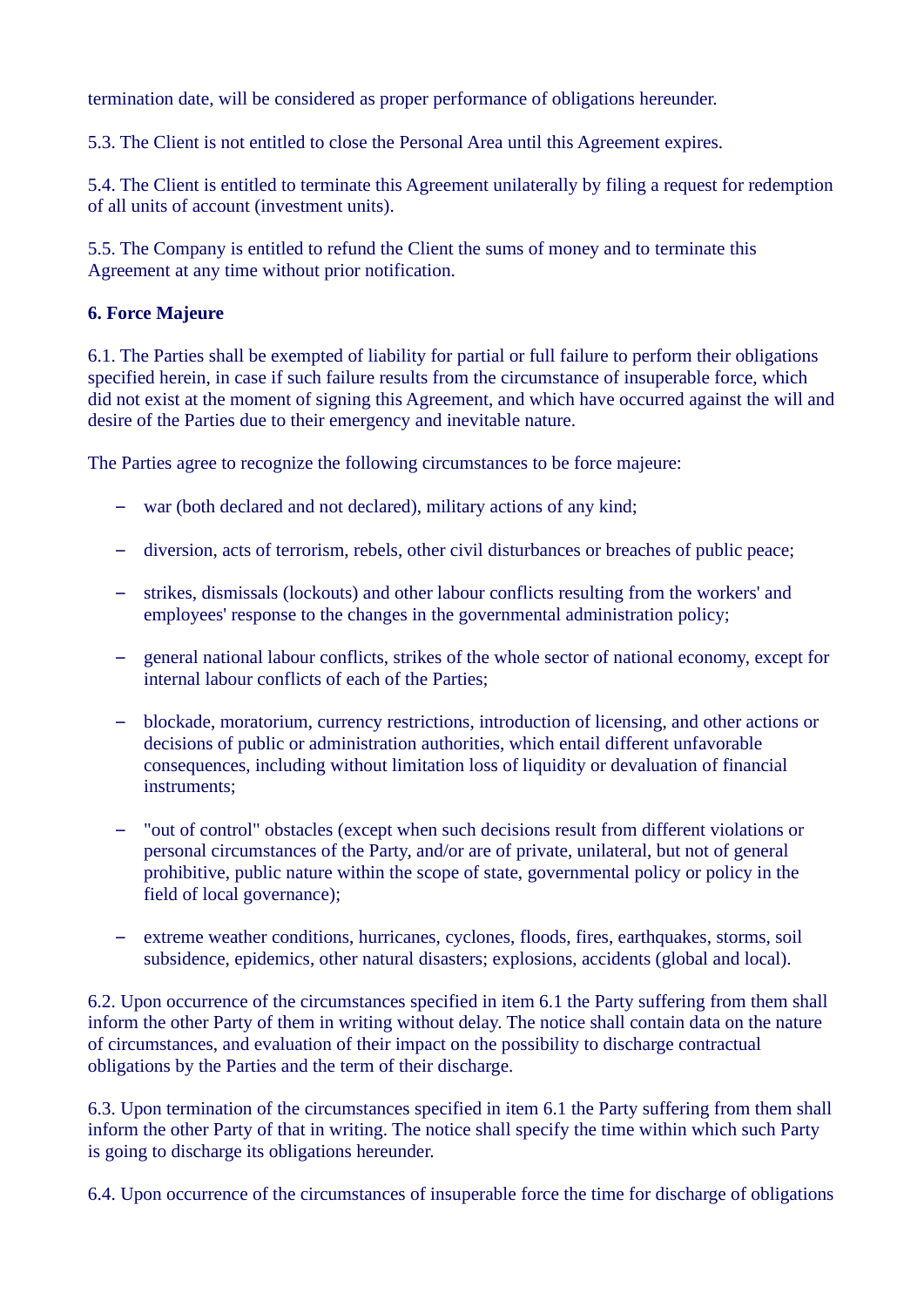hereunder by the Parties shall be extended by the period of such circumstances and their consequences.

# **7. Miscellaneous**

7.1. This Agreement is an official offer (public offer), and implies the intention of the Company to conclude an investment agreement with any individual who accepts all conditions hereof by transferring money to the Company's accounts through the Personal area, except when the services cannot be provided for technical, legal or other reasons. 7

7.2. The Parties recognize the systems of communication, information processing and storage used by them hereunder to be sufficient enough to ensure safe and effective operation during acceptance, transfer, processing and storage of information, and the system of information protection ensuring access control, coding, formation and verification of key information to be sufficient enough to protect from unauthorized access, to verify the authorship and authenticity of the information contained in the received electronic documents, and to settle conflict situations.

7.3. Should the Client's essential elements be changed, the Client shall file an application in his Personal Area and notify the Company on such changes within three (3) calendar days. Upon failure to notify or delayed notification of the Company by the Client, the Company will not be responsible for the failure to perform its obligations.

7.4. The Company may refuse the Client in charging units of account (investment units) if their charging has been suspended.

7.5. All Appendices hereto shall constitute an integral part of this Agreement.

7.6. This Agreement shall be governed by the laws of Republic of Vanuatu.

7.7. The Client hereby gives an instruction for acceptance-free write-off of the fees from his account, as provided for by this Agreement and conditions of charging and redemption of the units of account (investment units) specified on the Website.

7.8. The Client unconditionally

 $\Box$  agrees that the courts of Republic of Vanuatu have the right of exclusive jurisdiction, which defines any procedural actions with regard to this Agreement;

 $\Box$  obeys to the jurisdiction of the courts of Republic of Vanuatu;

 $\Box$  refuses from any appeal in respect of judicial proceedings in any of such courts;

 $\Box$  agrees to never file the claim regarding this place of judicial proceedings to be non-convenient or to have no legal force for the Client.

7.9. The Client conclusively and to a maximum possible extent allowed by laws of Republic of Vanuatu waives both in respect of himself and in respect of his profit and assets (irrespective of their 6 actual or supposed use) the immunity (based on the sovereignty or any other similar grounds) against (a) bring to justice, (b) court jurisdiction, (c) court order, including the order to perform the obligation in kind or to return the property, (d) seizure of assets (before or after the court decision), and (e) fulfillment or enforcement of any court decision made against the Client or his profit, or his assets in the court of any jurisdiction. The Client agrees conclusively and to a